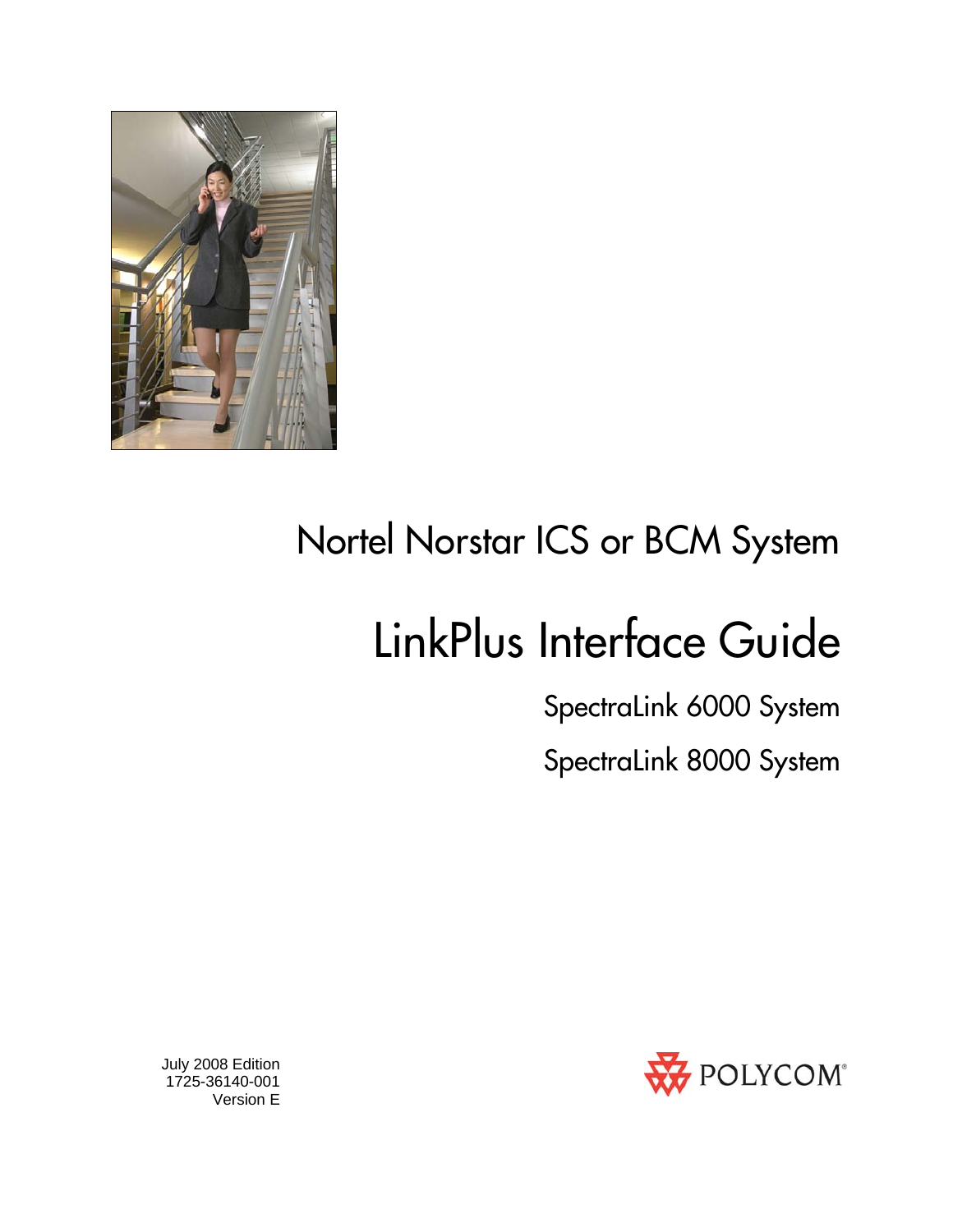### Trademark Information

Polycom® and the logo designs SpectraLink® LinkPlus Link NetLink SVP

Are trademarks and registered trademarks of Polycom, Inc. in the United States of America and various countries. All other trademarks used herein are the property of their respective owners.

#### Patent Information

The accompanying product is protected by one or more US and foreign patents and/or pending patent applications held by Polycom, Inc.

### Copyright Notice

Copyright © 1998 to 2008 Polycom, Inc.

All rights reserved under the International and pan-American copyright Conventions.

No part of this manual, or the software described herein, may be reproduced or transmitted in any form or by any means, or translated into another language or format, in whole or in part, without the express written permission of Polycom, Inc.

Do not remove (or allow any third party to remove) any product identification, copyright or other notices.

Every effort has been made to ensure that the information in this document is accurate. Polycom, Inc. is not responsible for printing or clerical errors. Information in this document is subject to change without notice and does not represent a commitment on the part of Polycom, Inc.

#### **Notice**

Polycom, Inc. has prepared this document for use by Polycom personnel and customers. The drawings and specifications contained herein are the property of Polycom and shall be neither reproduced in whole or in part without the prior written approval of Polycom, nor be implied to grant any license to make, use, or sell equipment manufactured in accordance herewith.

Polycom reserves the right to make changes in specifications and other information contained in this document without prior notice, and the reader should in all cases consult Polycom to determine whether any such changes have been made.

No representation or other affirmation of fact contained in this document including but not limited to statements regarding capacity, response-time performance, suitability for use, or performance of products described herein shall be deemed to be a warranty by Polycom for any purpose, or give rise to any liability of Polycom whatsoever.

### Contact Information

Please contact your Polycom Authorized Reseller for assistance.

Polycom, Inc. 4750 Willow Road, Pleasanton, CA 94588 [http://www.polycom.com](http://www.polycom.com/)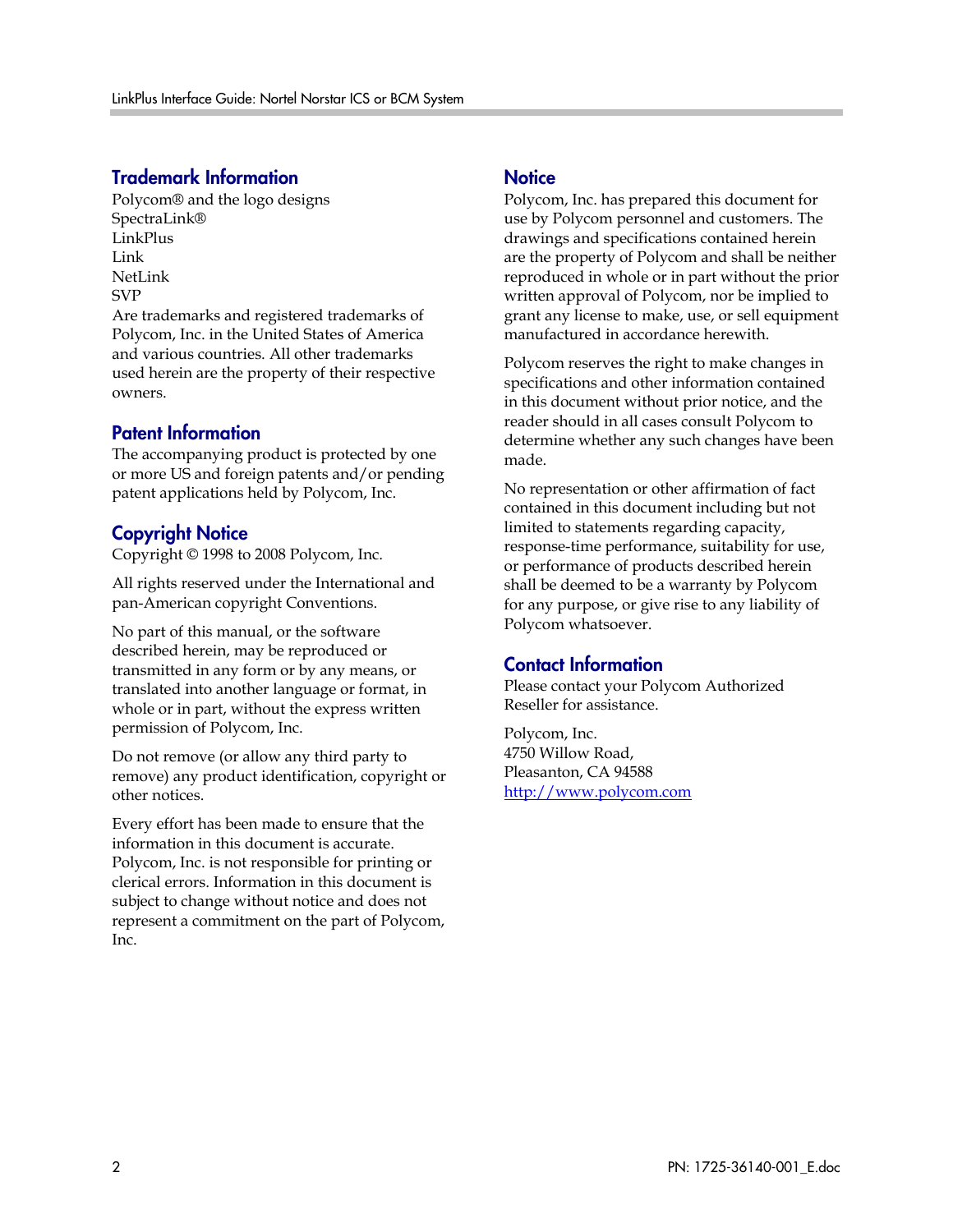# About this Guide

Polycom is the market leader in multi-cellular wireless telephone systems for the workplace. We manufacture a range of products to suit any size installation. All Polycom products use our LinkPlus digital integration technology to integrate with various digital switch platforms. Using LinkPlus technology, Wireless Telephones (handsets) emulate digital telephone sets to deliver advanced capabilities such as multiple line appearances and LCD display features. This document explains the programming or administration required to use the host digital switch with the following Polycom products:

### SpectraLink 6000 System - SpectraLink 6300 MCU

The SpectraLink 6000 System 3000 supports up to 3,200 handsets and up to 1,000 Base Stations. Up to 25 shelves can be interconnected for maximum system capacity.

## SpectraLink 6000 System – SpectraLink 6100 MCU

Designed for smaller installations supporting up to 64 handsets and up to 16 Base Stations. Up to four MCU controllers can be interconnected for maximum system capacity.

### SpectraLink 8000 Telephony Gateway

The SpectraLink 8000 Telephony Gateway is a wireless telephony product that provides high quality packetized voice communications using the Internet Protocol (IP).



Different models of SpectraLink Wireless Telephones vary in functional capabilities. This document covers the basic operational features of all handsets. However, certain handset or PBX features may not be supported by your emulation.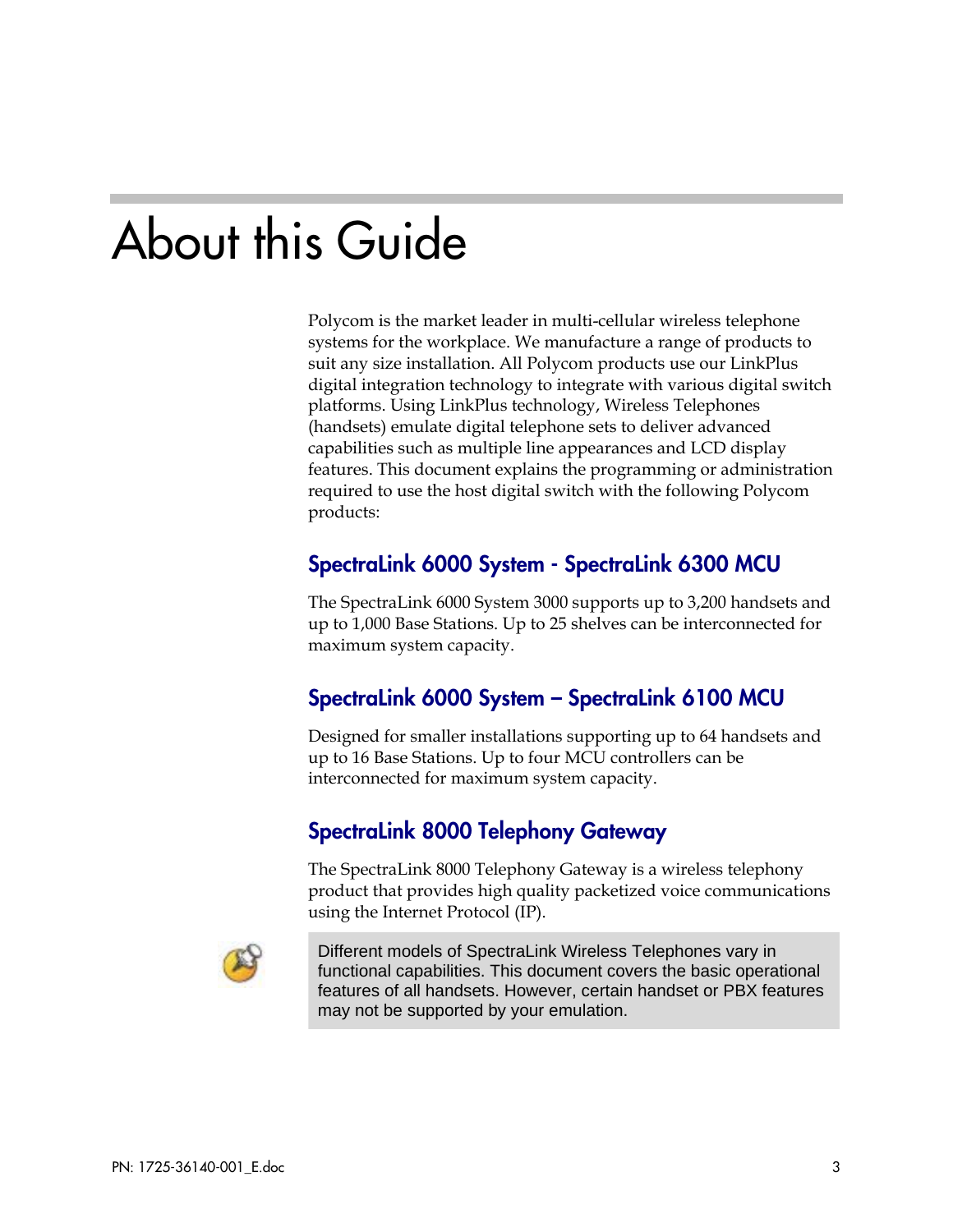# Related Documents

*SpectraLink 6300 MCU : Operator's Console* (1725-36125-001)

*SpectraLink 6100 MCU: Installation and Operation* (1725-36097-001)

*SpectraLink 6020 Wireless Telephone and Accessories User Guide*  (1725-36092-001)

Available at

[http://www.polycom.com/usa/en/support/voice/proprietary\\_wire](http://www.polycom.com/usa/en/support/voice/proprietary_wireless/proprietary_wireless.html) [less/proprietary\\_wireless.html](http://www.polycom.com/usa/en/support/voice/proprietary_wireless/proprietary_wireless.html)

*SpectraLink 8000 Telephony Gateway: Administration Guide for SRP*  (1725-36028-001)

*SpectraLink 8020/8030 Wireless Telephone and Accessories User Guide*  (1725-36023-001)

*SpectraLink e340/h340/i640 Wireless Telephone: Configuration and Administration (SRP)* (72-1065-09)

Available at <http://www.polycom.com/usa/en/support/voice/wi-fi/wi-fi.html>

*Telephone Switch Interface Matrix* (1725-36128-001)

Available at [http://www.polycom.com/usa/en/support/voice/wi](http://www.polycom.com/usa/en/support/voice/wi-fi/pbx_integration.html)[fi/pbx\\_integration.html](http://www.polycom.com/usa/en/support/voice/wi-fi/pbx_integration.html) 

Available at [http://www.spectralink.com/resources/interface\\_guides.jsp.](http://www.spectralink.com/resources/interface_guides.jsp)

# Customer Support

Polycom wants you to have a successful installation. If you have questions please contact the Customer Support Hotline at (800) 775-5330. The hotline is open Monday through Friday, 6 a.m. to 6 p.m. Mountain time.

For Technical Support: [technicalsupport@polycom.com](mailto:technicalsupport@polycom.com)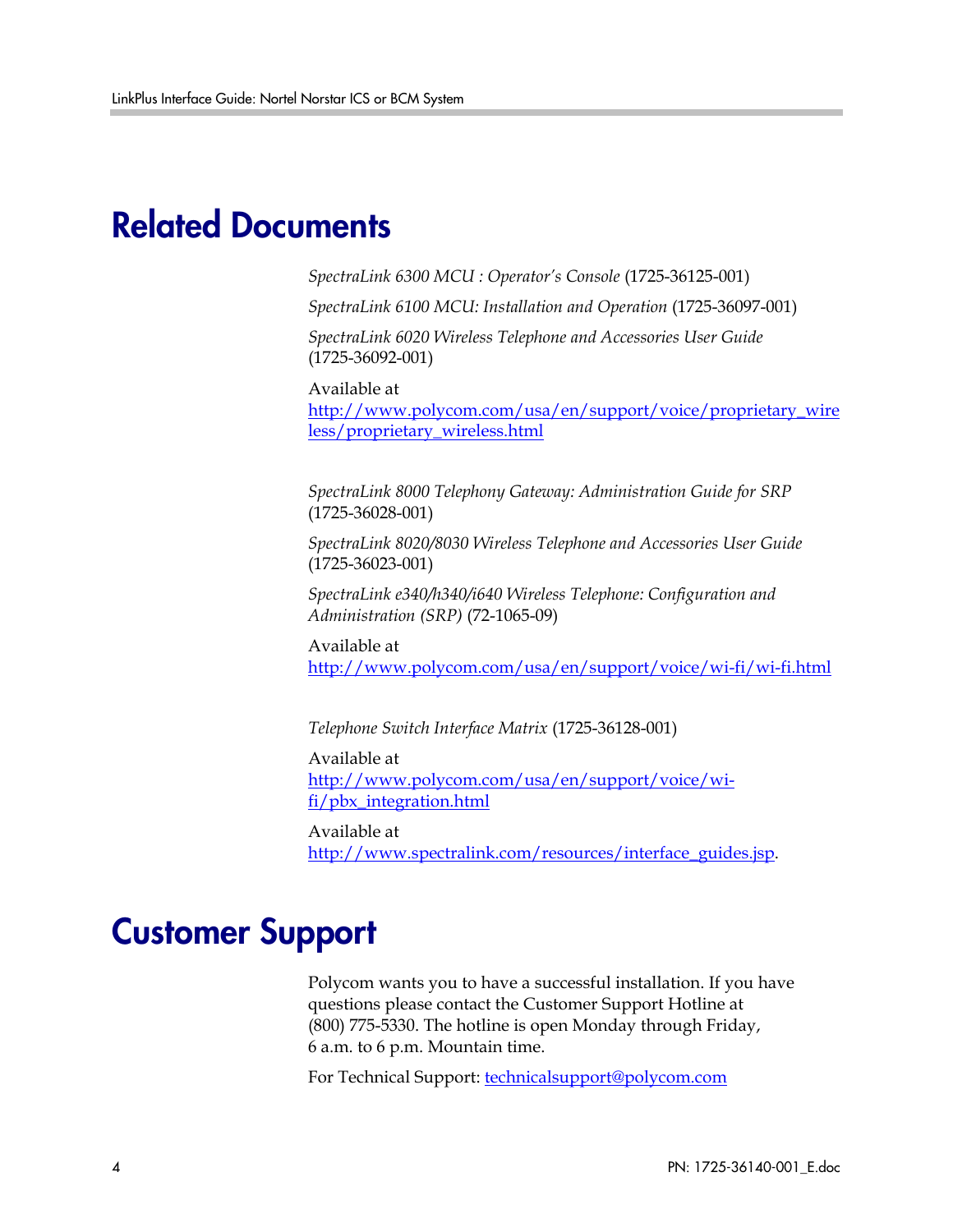For Knowledge Base: <http://www.polycom.com/usa/en/support/voice/voice.html>

# Icons and Conventions

This manual uses the following icons and conventions.



Caution! Follow these instructions carefully to avoid danger.



Note these instructions carefully.

Label This typeface indicates a key, label, or button on SpectraLink hardware.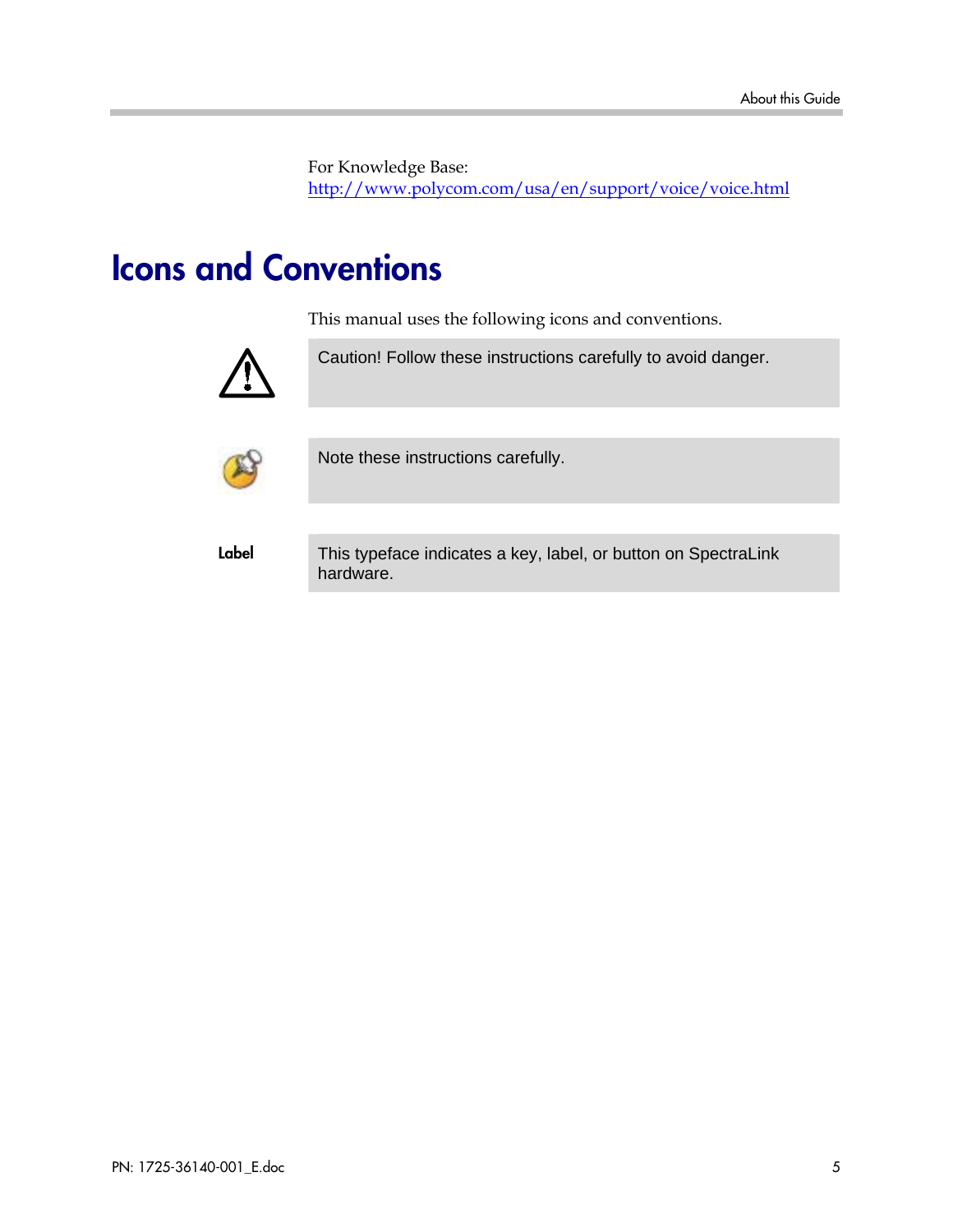# Plan the Interface

The system administrator programs the telephone system for use with the Wireless Telephone System using the normal administration terminal or procedures. Programming can be done after the handsets are registered.

1

Recommended programming includes assigning extension numbers to the handsets and programming features on the telephone system so they are easily accessible from the handsets.

For analog interfaces, macro codes are in the document relating to configuring the system. See *SpectraLink 6300 MCU: Operator's Console*, *SpectraLink 6100 MCU: Installation and Operation*, or *SpectraLink 8000 Telephony Gateway: Administration Guide for SRP*.

The following information will help the system administrator set up the SpectraLink Wireless Telephones to operate in a way that feels familiar and comfortable to users.

# Plan Programming

Digital Interface programming for the Wireless Telephone System will be faster if it is planned in advance by verifying the parameters and features on the current telephone system and wired phones. The system administrator must assign extension numbers to the handsets and plan the functions (trunk access, toll restrictions, system features, ringing options etc.) to be programmed for the handsets.

One of these scenarios concerning how the handsets are programmed should apply to this site:

- All handsets are programmed alike: All handsets will be programmed exactly the same. Depending on the capabilities of the switch, the system administrator can often program one handset and use it as a model for all other handsets.
- Groups of handsets are programmed alike: Handsets are grouped into classes that are programmed alike. Depending on the capabilities of the switch, the system administrator can program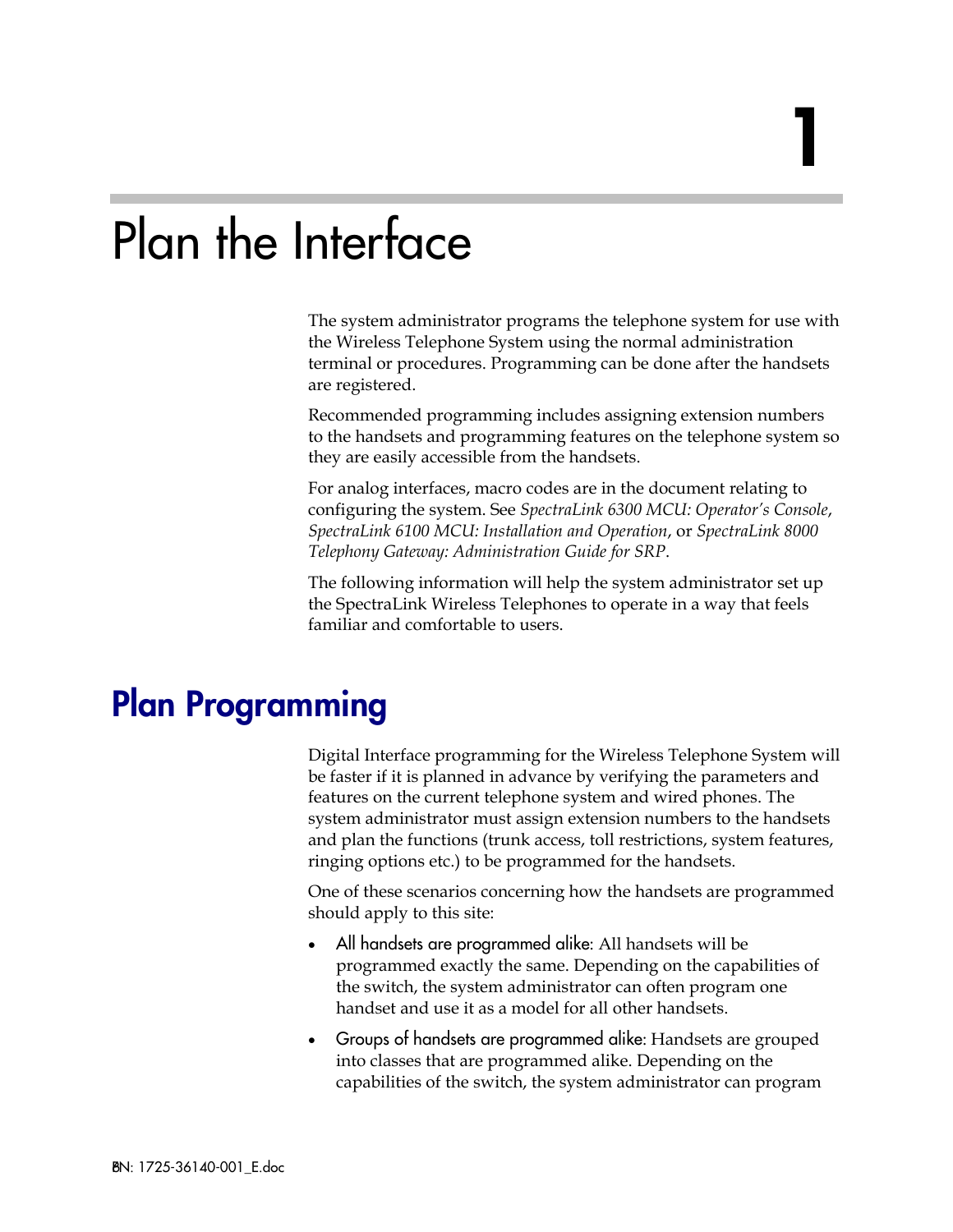"model" handsets then use the model as a template to program the other handsets.

All handsets are different: All handsets are programmed differently, so each handset will be programmed individually.

For specific programming instructions, refer to the section of the document for the type of telephone system at this site.

### Determine system template

When the Norstar system was installed, the site was configured with one of the default templates. Since the settings associated with these templates affect the installation and programming of the Wireless Telephone System, you need to determine which template was used to configure the site.

- Square (Key): Multiple lines ring on all telephones; there is a oneto-one correlation between trunks and buttons on key telephones
- Centrex: Individual lines ring on individual user telephones.
- PBX: Calls come in to a central point and are distributed to individual telephones.
- Hybrid: Can have a mix of key system telephones and individual lines; every trunk does not necessarily appear on every telephone in the system.
- IP PBX: Calls come in to a central point and are distributed to individual telephones in circuit or packet switch format.

### Plan line access settings

Verify the settings on your Norstar "template" wired telephones, and plan the settings required for the handsets.

- Line Assignment: the handset supports a total of nine line and intercom resources.
- Answer DNs: If you want the handset to ring whenever the user's wired set rings, you will need to use an Answer DN.
- Ringing Lines: Which lines ring for an incoming call? Which Answer DNs ring for an incoming call?
- Line Pool: Access for External Lines: Is the wired set assigned access to a line pool?
- Intercom Keys: The handset supports a total of nine line and intercom resources. One intercom button is required if internal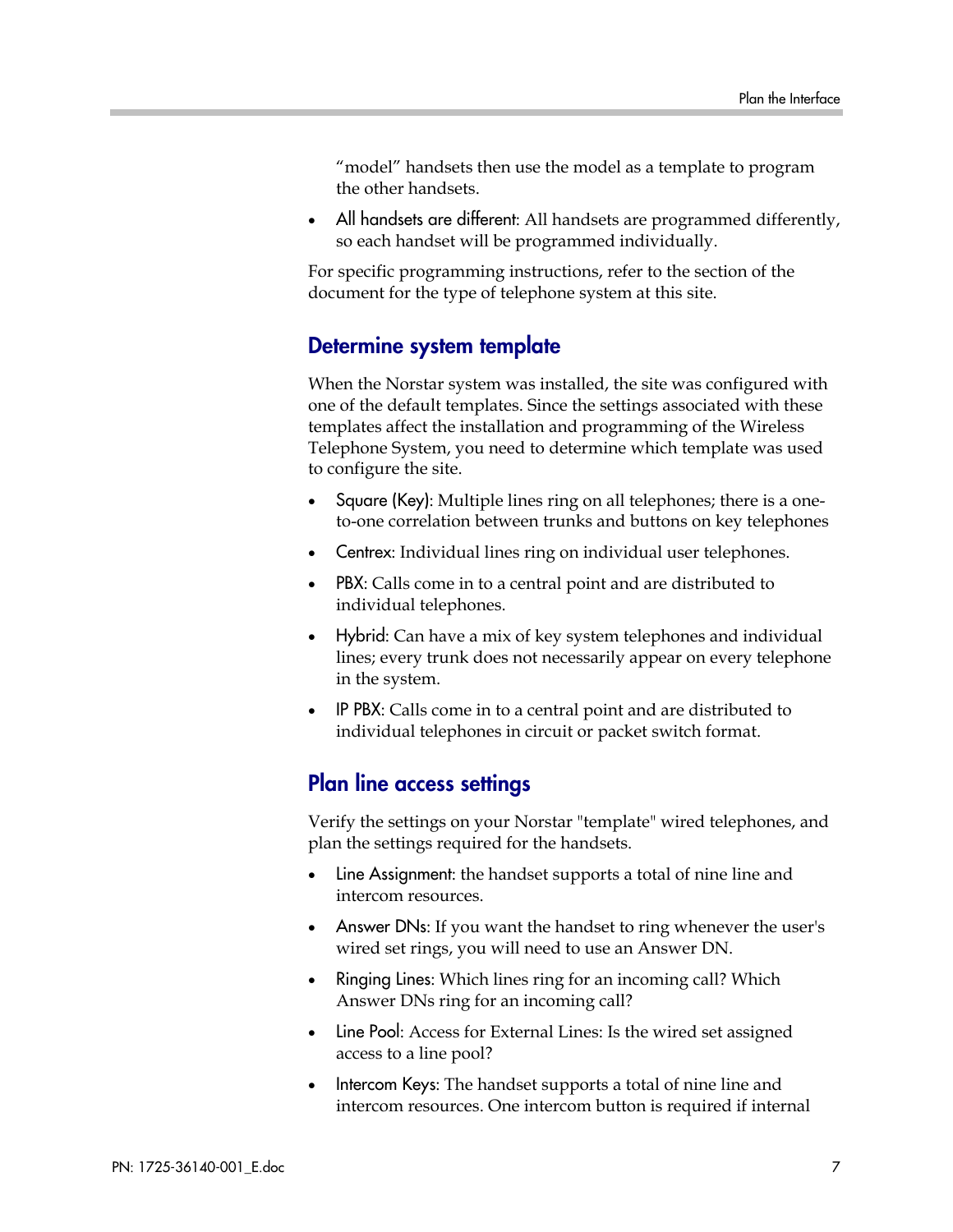calls are to be made or received on the handset, and line pools are to be accessed. Two intercom buttons are required for establishing a transfer and conference call with other internal telephones.

• Prime Line: What line is automatically selected when a call is made?

### Plan general settings

For Full Handsfree, Automatic Handsfree, Handsfree Answerback, and Paging Zone, the handset requires specific settings, which are covered later in this section.

Determine the settings for the following items so the SpectraLink DNs can be programmed the same as the wired sets:

- Pickup Group
- Forward on busy and Forward no answer
- Forward delay
- **Redirection**
- Priority Call

### Plan required memory functions

The handset supports nine memory buttons. On the PTB 4xx handset,  $FCN + 1$  is reserved for Mute. Determine which are the most important functions for your users, so these can be assigned to the available function keys.

# Assign Extension Numbers

The wire contractor should inform the system administrator which port numbers have been designated for the handsets.

The system administrator may use the *Extension Assignments Worksheet* at the end of this document to track the port numbers, extensions, users, and features assigned to handsets.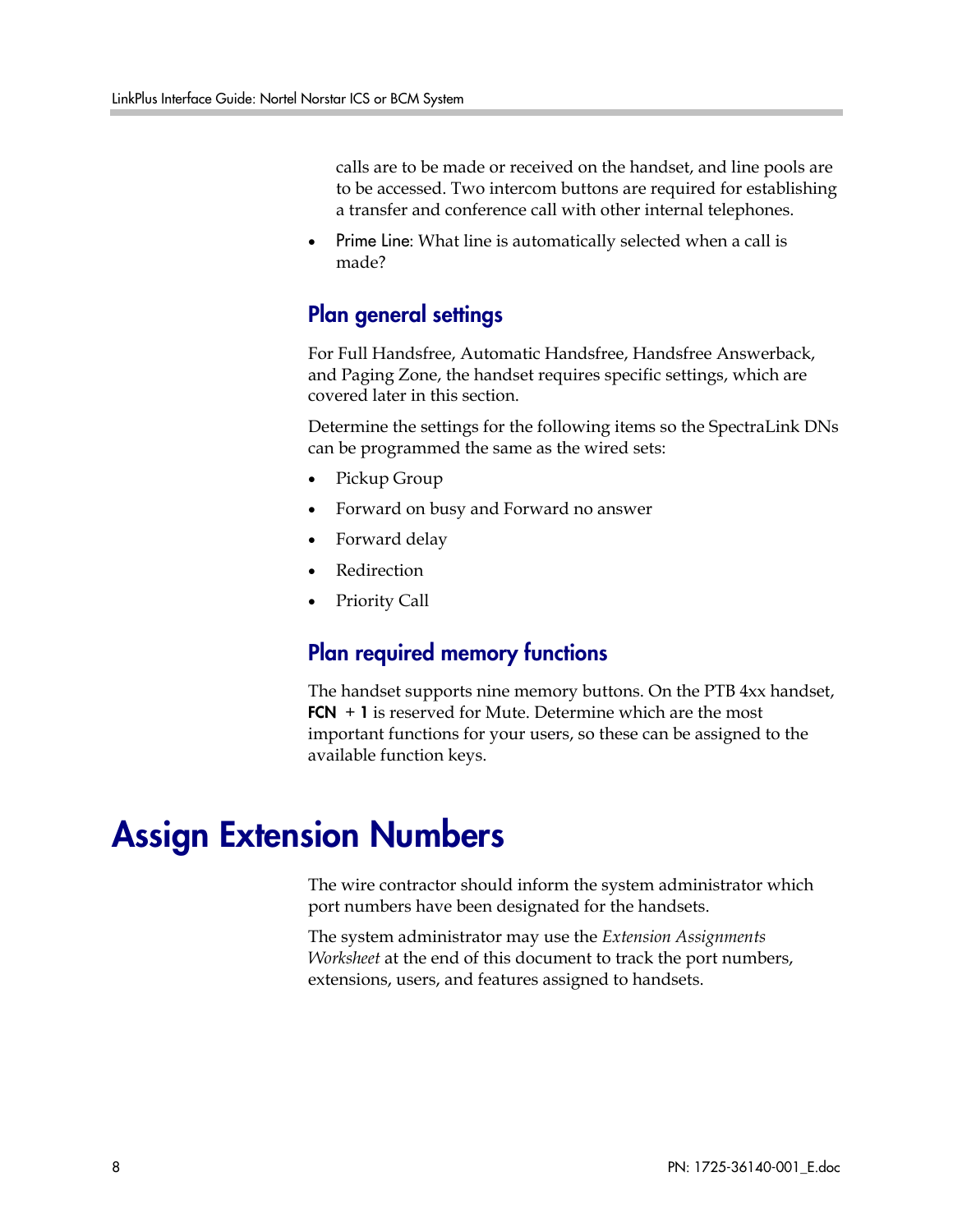# The Wireless Telephone Display

The SpectraLink Wireless Telephone will display the telephone number as it is dialed.

Certain characters may be used by the system that are not implemented in the handset. Flashing characters are not implemented on the handset, nor is rolling or scrolling of text.

### Handset indicators

Line indicators are associated with line access keys. Status indicators or icons are associated with voicemail, low battery function, other functions, and service interruption. A left or right arrow is displayed when the screen can be toggled either left or right to display more characters.

When lines are programmed as shown on the key-map diagrams, the numeral icons on the handset display will be mapped to any deskset LEDs associated with the corresponding feature keys. The line icons will be displayed as follows:

| <b>Line State</b> | <b>Handset Line Status Icon State</b> |
|-------------------|---------------------------------------|
| On-hook           | Off                                   |
| Off-hook          | On                                    |
| Ringing           | Fast flash                            |
| On hold           | Slow flash                            |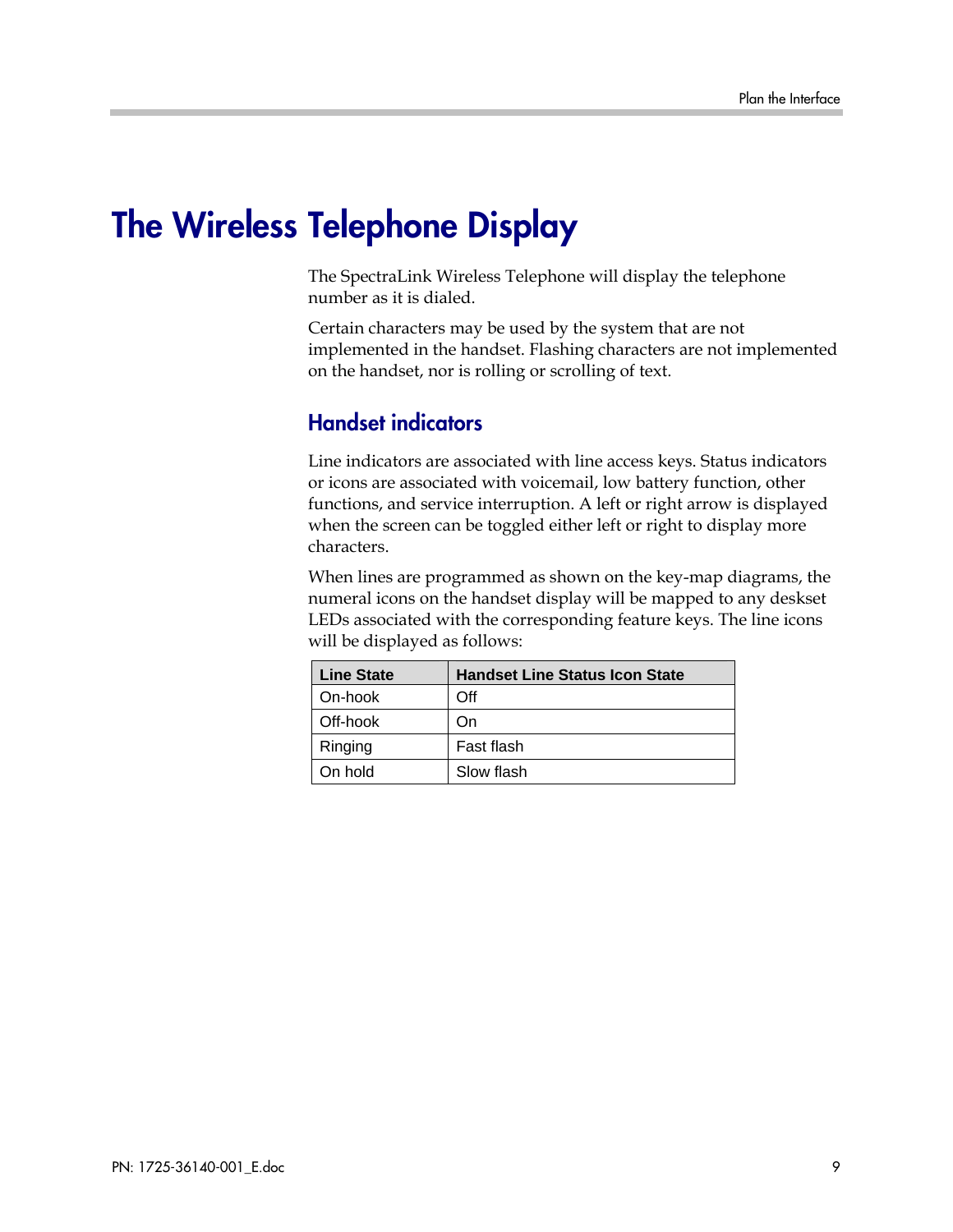# Feature Programming Requirements

When planning the interface, the following information must be taken into account:

#### Line sequences

The handset uses two types of key sequences to access PBX features and multiple lines. Line sequences are those where the user presses the LINE key and then a number key. The key-map design designates "line" keys that should be programmed for line appearance so that they correspond to line sequences on the handset.

The LINE icon on the handset will reflect activity on the corresponding deskset key. For this reason, it is recommended that line appearance keys be used only for line access. If only one line is assigned to a particular handset, leave the other designated line keys identified on the key map unassigned. The corresponding handset  $LINE + key$ sequences will then have no function.

### Function sequences

Function sequences are those where the handset user presses the FCN key and then a number key. Designated "function" deskset keys programmed to system features such as Transfer and Conference may have their corresponding menu items display on the handset function menu. See the key-map diagram for the function keys that are available for feature programming.

# Function Menu Programming

#### SpectraLink 6300 MCU

The function menu text defaults for the handsets associated with the SpectraLink 6300 MCU can be changed via the SpectraLink Operator's Console.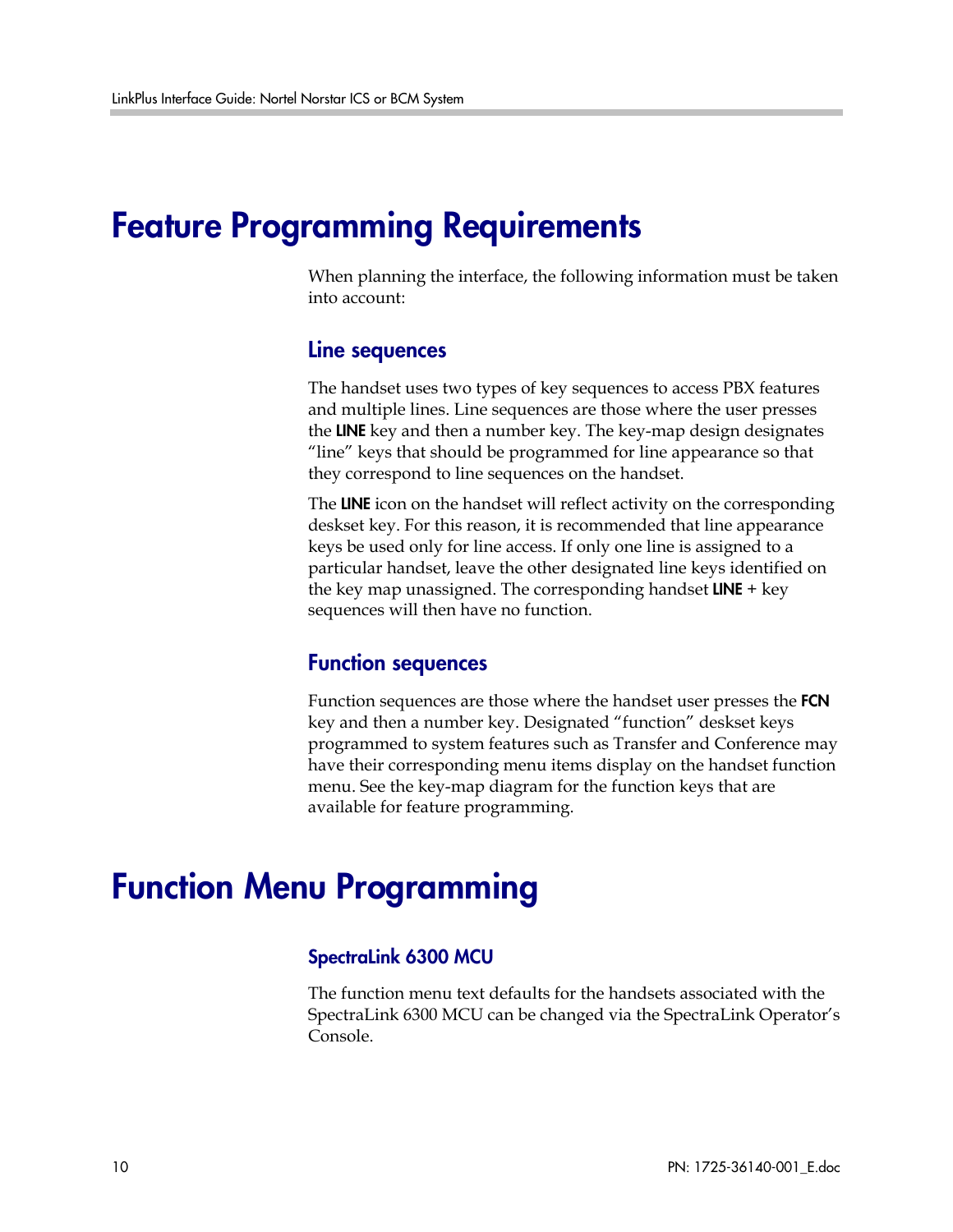#### SpectraLink 6100 MCU

For the SpectraLink 6100 MCU, the handset function menu text can only be changed via remote configuration through the services of Polycom's Customer Support.

### SpectraLink 8000 Telephony Gateways

Function menu text options can be changed in the Administration Console of the SpectraLink 8000 Telephony Gateways.

#### Hold

The Hold feature should be programmed to the Hold key as shown on the key-map diagrams so that when the **Hold** key is pressed on the handset, the call is placed on hold.

#### **Mute**

The handset Mute function is hard-coded to  $FCN + 1$  on the  $PTB4xx$ handset. This function sequence is recommended, but the system administrator can assign the Mute function to any available function key sequence or leave the function unassigned. The SpectraLink 6000 and SpectraLink 8020/8030 Wireless Telephones use a Mute softkey.

### **Speakerphone**

If a handset such as the PTB 4xx has no speaker, speakerphone function and functions that require the use of the volume keys will not be made available on the handset.

#### Ring types

Handset ring types (soft, normal, vibrate, etc.) are programmed by the handset user and are not accessible or changeable by the system switch. Whenever possible the audible ringer on the handset will follow the cadence provided by the system switch. Call progress tones provided by the host system will be passed through to the handset.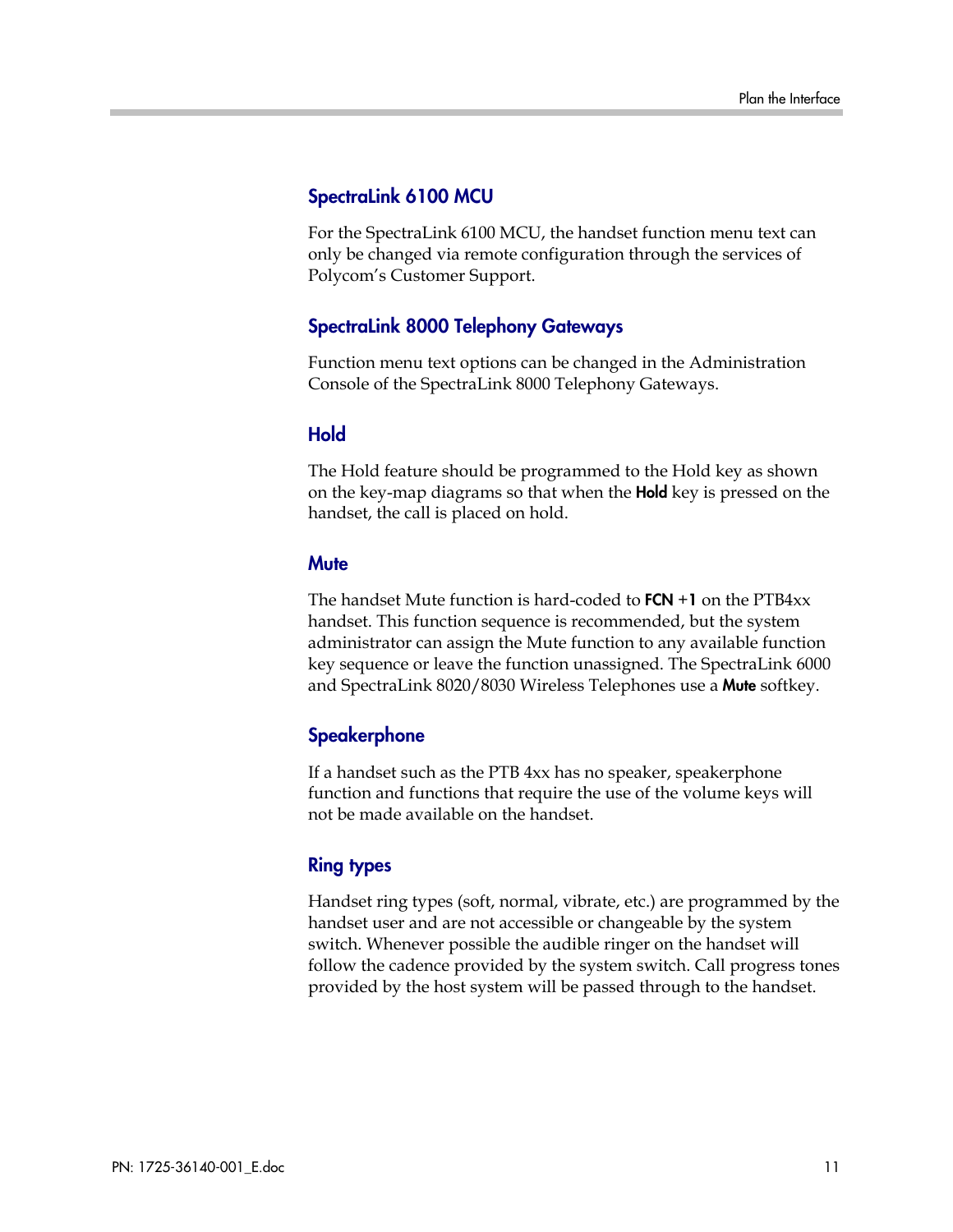# Interface Implementation

This section describes the recommended programming to use the Wireless Telephone System with a Norstar ICS or BCM system. The procedures assume:

- The Norstar ICS or BCM system is installed and operational in an approved configuration. See the Telephone Switch Interface Matrix document for tested configurations.
- A trained Norstar technician or system administrator will be on site with the Polycom installer to program the system.
- The SpectraLink 6000 System or SpectraLink 8000 Telephony Gateway is installed and the handsets are available for programming.

# Set the Switch Interface Type

### SpectraLink 6100 MCU

The SpectraLink 6100 Master Control Unit requires the switch interface type to be configured using the front panel buttons. The configuration procedures are detailed in *SpectraLink 6100 MCU: Installation and Operation.*

### SpectraLink 6300 MCU

When configuring the SpectraLink 6300 MCU, the PBX interfaces are available as sub-menu selections when defining the Interface Module type using the SpectraLink 6300 MCU Operator's Console. Refer to *SpectraLink 6300 MCU: Operator's Console* for details on configuring the Interface Modules.

### SpectraLink 8000 Telephony Gateways

Connect to the SpectraLink 8000 Telephony Gateway using the serial or modem interface. From the Main Menu, choose Gateway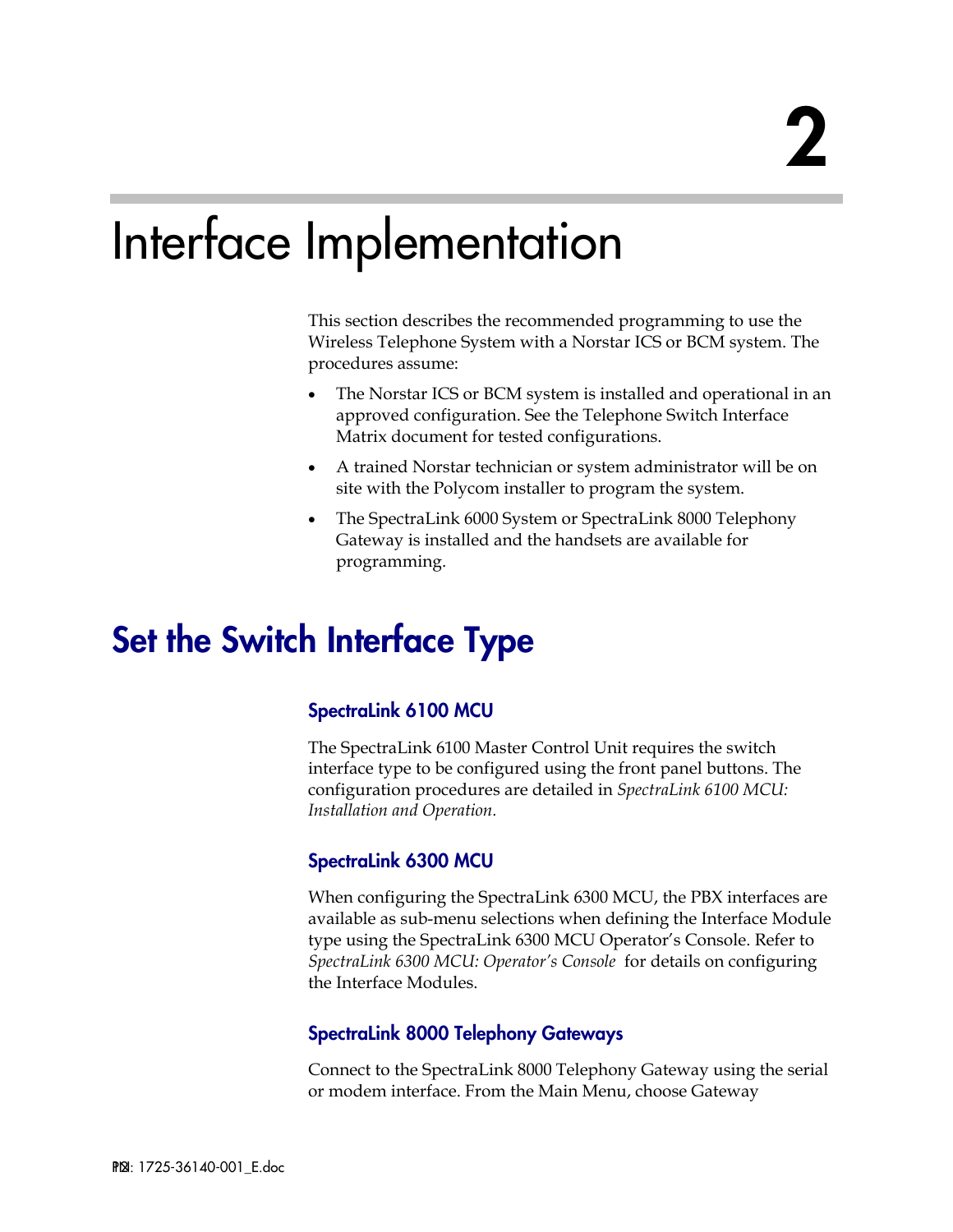Configuration. Scroll to Telephone Switch Type and press Enter to change this field. From the Submenu of PBX types, select Nortel Norstar. Refer to *SpectraLink 8000 Telephony Gateway: Administration Guide for SRP* for details on configuring the Telephone Switch Type.

# Key-mapping the Handset to Emulate M7310 Functionality



Norstar M7310 Key-mapping

The FCN [number] and LINE [number] labels represent the key sequence on the handset mapped to the corresponding key on the desk set. The FCN **\*** label indicates that pressing the FCN key on the handset followed by the \* key and the [number] key is the sequence equivalent to pressing the corresponding button on the desk set.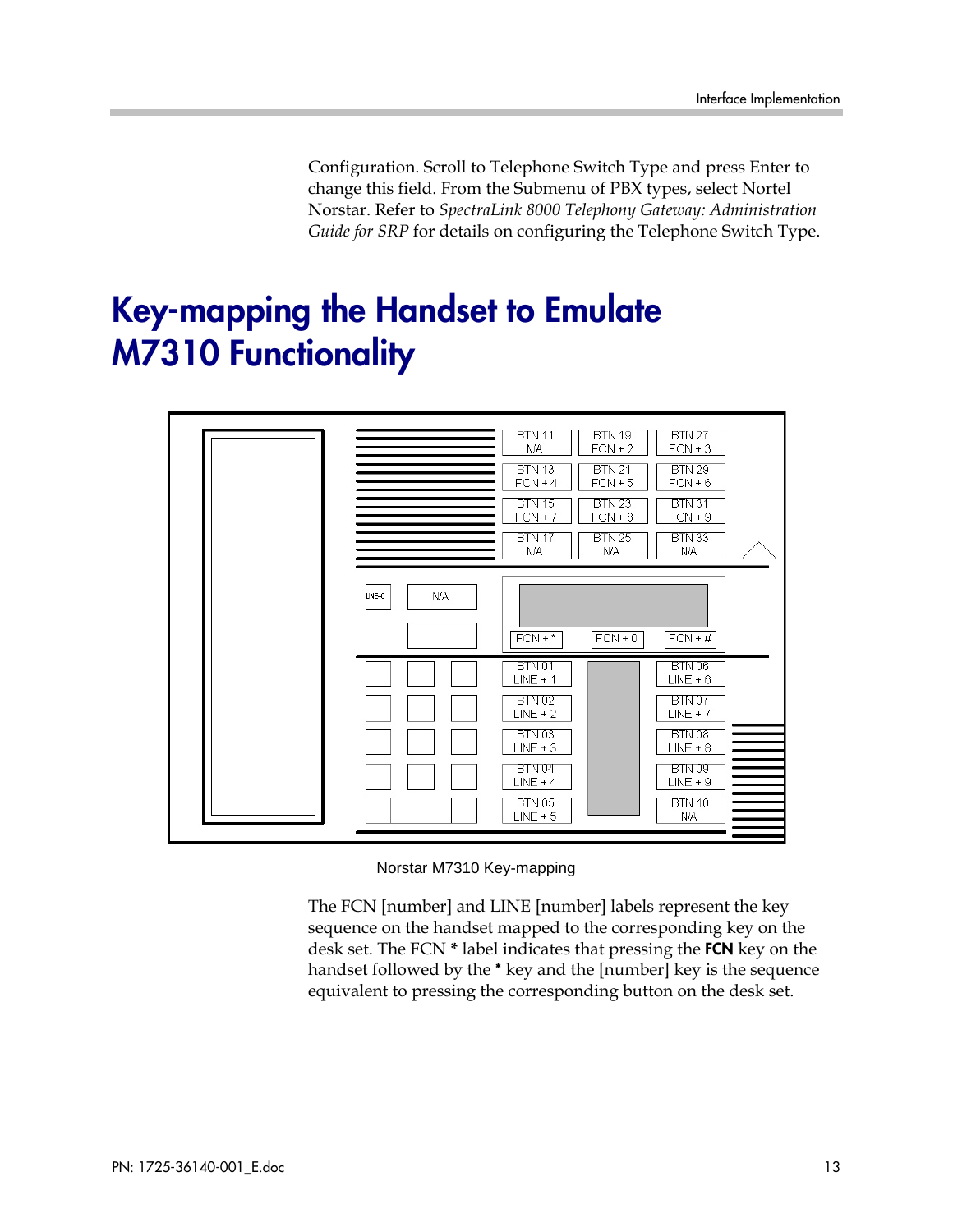The handset function menu default settings are shown in the table below; these may be changed as described above in *Function Menu Programming*. Some of these functions (Mute, Redial, Forward, etc.) are activated by softkeys or FCN menu options on the SpectraLink 6000 and SpectraLink 8020/8030 Wireless Telephones.

| $FCN + 1$ | <b>MUTE</b>                             | $FCN + 2$  | <b>XFER</b>    |
|-----------|-----------------------------------------|------------|----------------|
| $FCN + 3$ | CONF                                    | $FCN + 4$  | <b>LAST NO</b> |
| $FCN + 5$ | <b>FWD</b>                              | $FCN + 6$  | <b>SPEED</b>   |
| $FCN + 7$ | <b>PICK</b>                             | $FCN + 8$  | PAGE           |
| $FCN + 9$ | <b>EXIT MENUS</b>                       | $LINE + 0$ | <b>RLS</b>     |
|           | (Cancels out of the<br>handset display) | LINE $+$ * | <b>FEATURE</b> |

# Program the Norstar

### Program handsets

Because the handset emulates an M7310 set, using the M7310 to perform programming will save time. Using this set allows the coordinator to copy both system and user data to all SpectraLink DNs once one handset is programmed. If an M7324 is used, the user data for each handset will have to be programmed differently, then copied to other SpectraLink DNs.

### Program memory functions

To program memory buttons, plug the M7310 set into the line coming from the Norstar to the SpectraLink line port. Use this M7310 set to program each of the memory buttons as required. When finished, unplug the M7310 and reconnect the line to the SpectraLink port on the interface module. The DN for this handset has now been programmed with memory functions and can be used as the source to copy functions to the remaining handsets.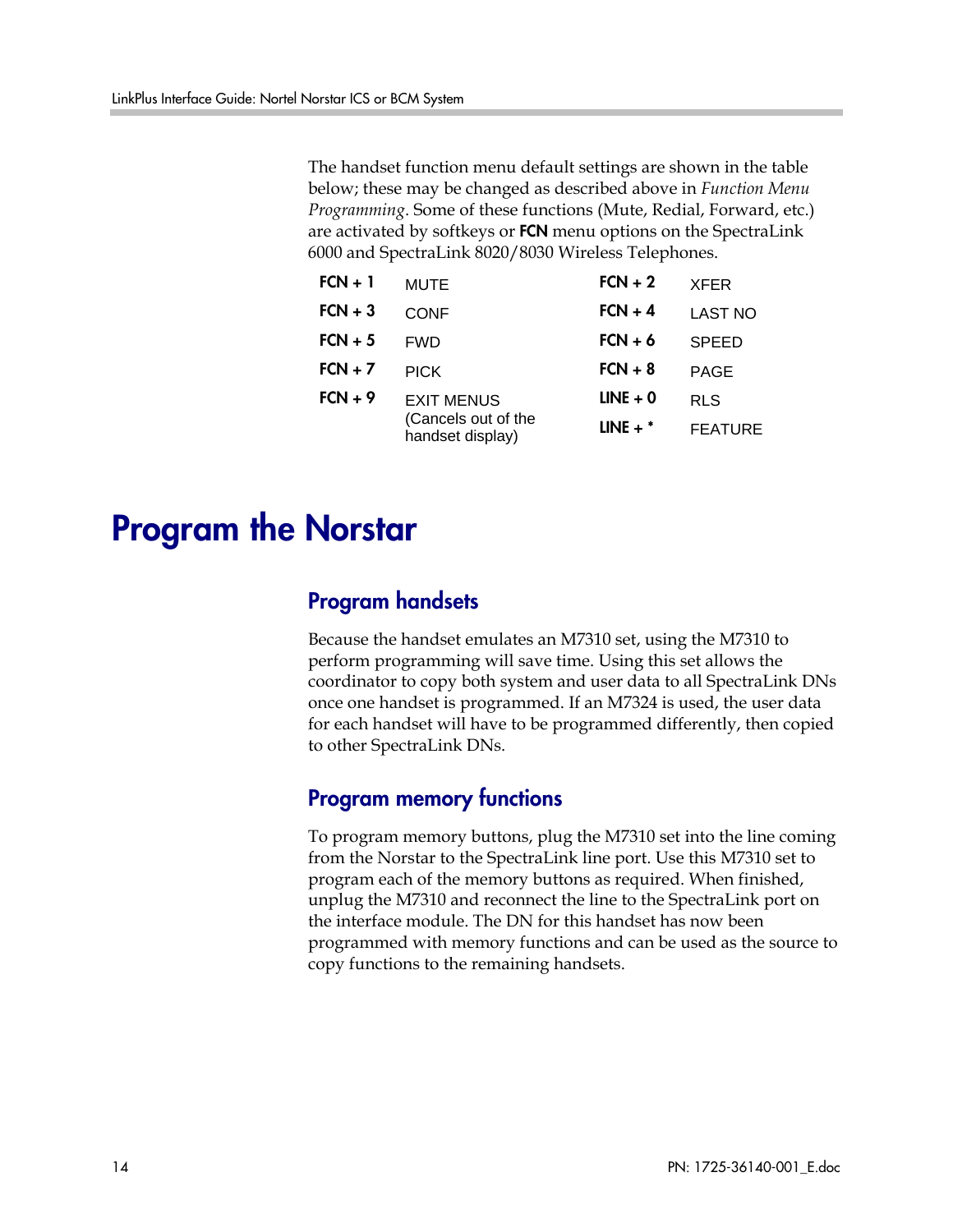If there is no M7310 set available, program the buttons on the handset, using the following as a guide.

| M7310<br><b>Programming Button</b> | <b>Equivalent Handset</b><br><b>Programming Sequence</b> |
|------------------------------------|----------------------------------------------------------|
| <b>RLS</b>                         | $(LINE + 0)$                                             |
| FEATURE                            | $(LINE + *)$                                             |

For example, to program Transfer as Function 2, the following would be programmed on the M7310, or on the handset if no M7310 is available.

| M7310<br><b>Programming Sequence</b> | <b>Equivalent Handset</b><br><b>Programming Sequence</b> |
|--------------------------------------|----------------------------------------------------------|
| <b>RLS</b>                           | $(LINE + 0)$                                             |
| FEATURE $+$ $*$ + 3                  | $(LINE + *) + * + 3$                                     |
| Press memory button #2               | $FCN + 2$                                                |
| FEATURE + $7 + 0$                    | $(LINE + *) + 7 + 0$                                     |
| <b>RLS</b>                           | $(LINE + 0)$                                             |

## Complete and copy programming

The rest of the programming steps depend on the way the handsets are used at your site.

| <b>At Your Site</b>                        | <b>Follow These Steps</b>                                                                                                                                                            |
|--------------------------------------------|--------------------------------------------------------------------------------------------------------------------------------------------------------------------------------------|
| All handsets are<br>programmed alike       | <b>Program General Settings</b><br>Program Line Access<br>Use Set Copy to copy programming to all other<br>handsets                                                                  |
| All handsets are<br>programmed differently | Since all handsets are different,<br>no programming is copied<br>Program General Settings on each set<br>Program Line Access on each set                                             |
| Groups of handsets are<br>programmed alike | Use Set Copy to copy memory buttons to all<br>handsets<br>Program General Settings for a group<br>Program Line Access for a group<br>Use Set Copy to copy to all handsets in a group |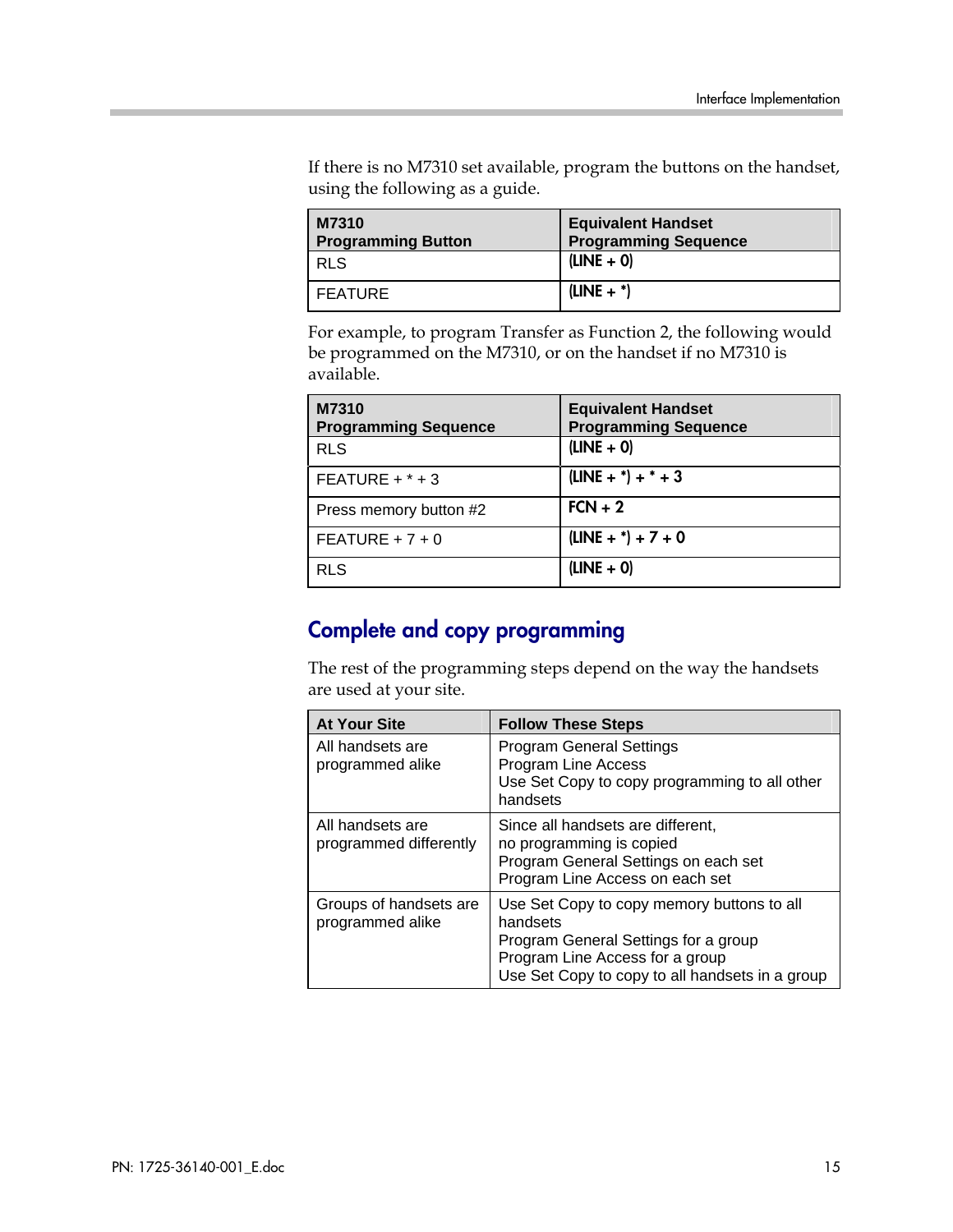### Program general settings

From the Configuration Programming Mode on the Norstar, set the following options for the SpectraLink DNs.

- Full Handsfree: Y
- Auto Handsfree: N (or std)
- Handsfree Answer Back: N
- Page Zone: None

You may change or assign other General Settings or Set Abilities to match the wired telephones at your site, but the settings listed above must be set as indicated.

## Program Line Access

From the Configuration Programming Mode on the Norstar, program the Line Access options for the SpectraLink DNs. This includes line assignment, Answer DNs, Ringing, Line Pool access, Intercom buttons, and Prime Line assignment. Options should be programmed for all "template" DNs or individual DNs, according to the preinstallation plan.

## Set Copy

After the SpectraLink "template" DNs have been programmed, use the Set Copy function in Configuration Programming to copy the programming to all "like" SpectraLink DNs. You can copy both System and User programming if you are using an M7310 set.

The installer can now test the handsets.